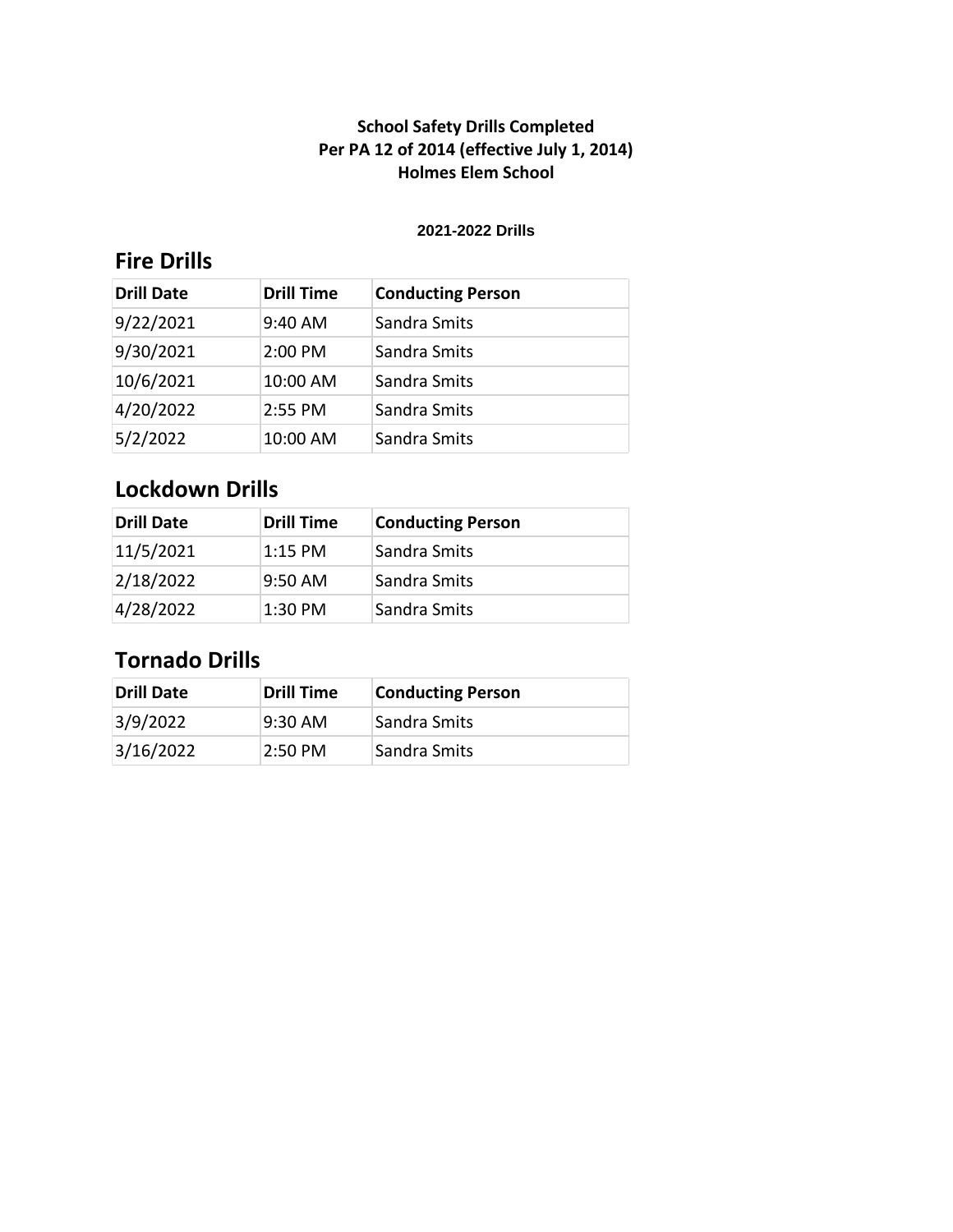#### **2020-2021 Drills**

## **Fire Drills**

| <b>Drill Date</b> | <b>Drill Time</b> | <b>Conducting Person</b> |
|-------------------|-------------------|--------------------------|
| 9/29/2020         | 9:30 AM           | Sandra Smits             |
| 10/8/2020         | 10:00 AM          | Sandra Smits             |
| 10/14/2020        | 1:30 PM           | Sandra Smits             |
| 4/20/2021         | 1:45 PM           | Sandra Smits             |
| 5/3/2021          | $9:45$ AM         | Sandra Smits             |

## **Lockdown Drills**

| <b>Drill Date</b> | <b>Drill Time</b> | <b>Conducting Person</b> |
|-------------------|-------------------|--------------------------|
| 11/6/2020         | 1:20 PM           | Sandra Smits             |
| 2/10/2021         | 11:30 AM          | Sandra Smits             |
| 2/19/2021         | $9:50$ AM         | Sandra Smits             |
| 4/29/2021         | $1:25$ PM         | Sandra Smits             |

| Drill Date | <b>Drill Time</b> | <b>Conducting Person</b> |
|------------|-------------------|--------------------------|
| 3/11/2021  | $11:10$ AM        | <b>Sandra Smits</b>      |
| 3/24/2021  | $3:10$ PM         | Sandra Smits             |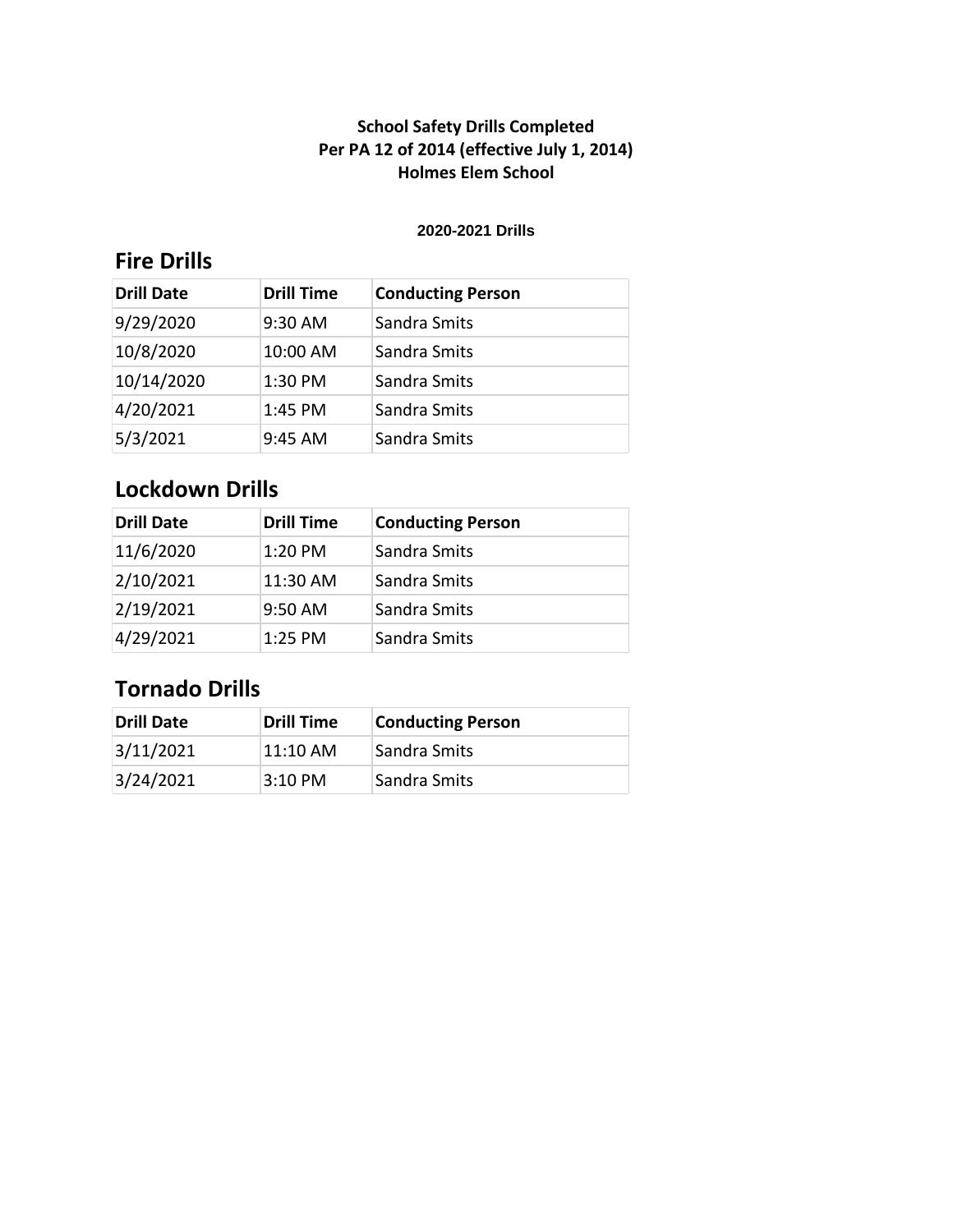#### **2019-2020 Drills**

## **Fire Drills**

| <b>Drill Date</b> | <b>Drill Time</b> | <b>Conducting Person</b> |
|-------------------|-------------------|--------------------------|
| 10/9/2019         | 9:30 AM           | Sandra Smits             |
| 10/15/2019        | 2:00 PM           | Sandra Smits             |
| 10/21/2019        | 3:00 PM           | Sandra Smits             |
| 4/23/2020         | 10:00 AM          | <b>NO DRILL - COVID</b>  |
| 5/4/2020          | 9:30 AM           | <b>NO DRILL - COVID</b>  |

## **Lockdown Drills**

| <b>Drill Date</b> | <b>Drill Time</b> | <b>Conducting Person</b> |
|-------------------|-------------------|--------------------------|
| 11/1/2019         | $1:10$ PM         | Sandra Smits             |
| 2/12/2020         | $9:50$ AM         | Sandra Smits             |
| 4/30/2020         | $1:45$ PM         | <b>NO DRILL - COVID</b>  |

| <b>Drill Date</b> | Drill Time | <b>Conducting Person</b> |
|-------------------|------------|--------------------------|
| 3/10/2020         | 11:15 AM   | <b>Sandra Smits</b>      |
| 3/25/2020         | $1:15$ PM  | NO DRILL - COVID         |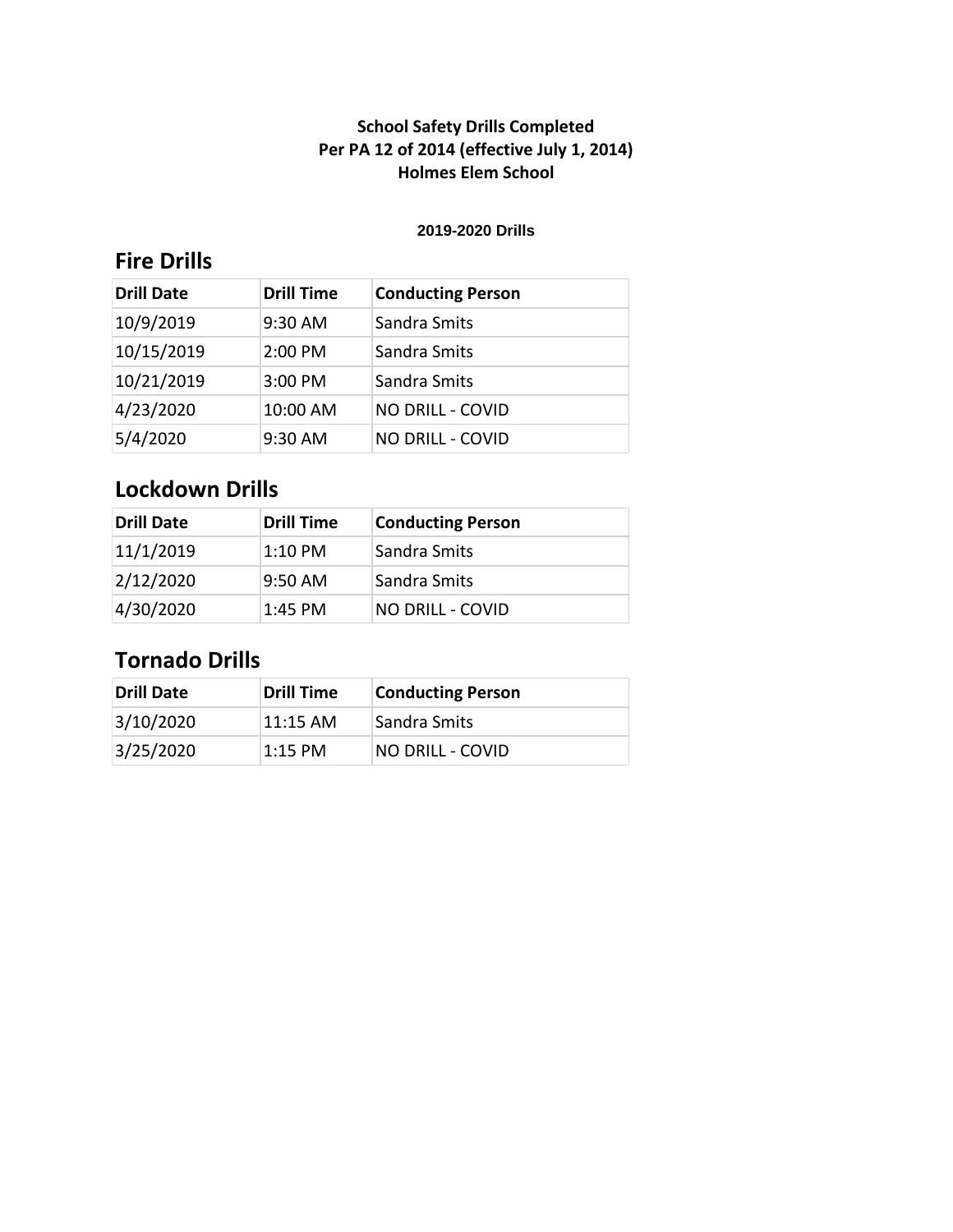#### **2018-2019 Drills**

## **Fire Drills**

| <b>Drill Date</b> | <b>Drill Time</b> | <b>Conducting Person</b> |
|-------------------|-------------------|--------------------------|
| 10/4/2018         | 3:00 PM           | Sandra Smits             |
| 10/8/2018         | 2:00 PM           | Sandra Smits             |
| 10/15/2018        | 11:00 AM          | Sandra Smits             |
| 4/22/2019         | 2:00 PM           | Sandra Smits             |
| 4/29/2019         | 3:00 PM           | Sandra Smits             |

## **Lockdown Drills**

| <b>Drill Date</b> | <b>Drill Time</b> | <b>Conducting Person</b> |
|-------------------|-------------------|--------------------------|
| 11/1/2018         | $1:00$ PM         | Sandra Smits             |
| 2/28/2019         | $9:50$ AM         | Sandra Smits             |
| 5/3/2019          | 1:30 PM           | Sandra Smits             |

| <b>Drill Date</b> | <b>Drill Time</b> | <b>Conducting Person</b> |
|-------------------|-------------------|--------------------------|
| 3/1/2019          | 11:00 AM          | Sandra Smits             |
| 3/21/2019         | 1:30 PM           | Sandra Smits             |
| 3/27/2019         | $1:00$ PM         | Sandra Smits             |